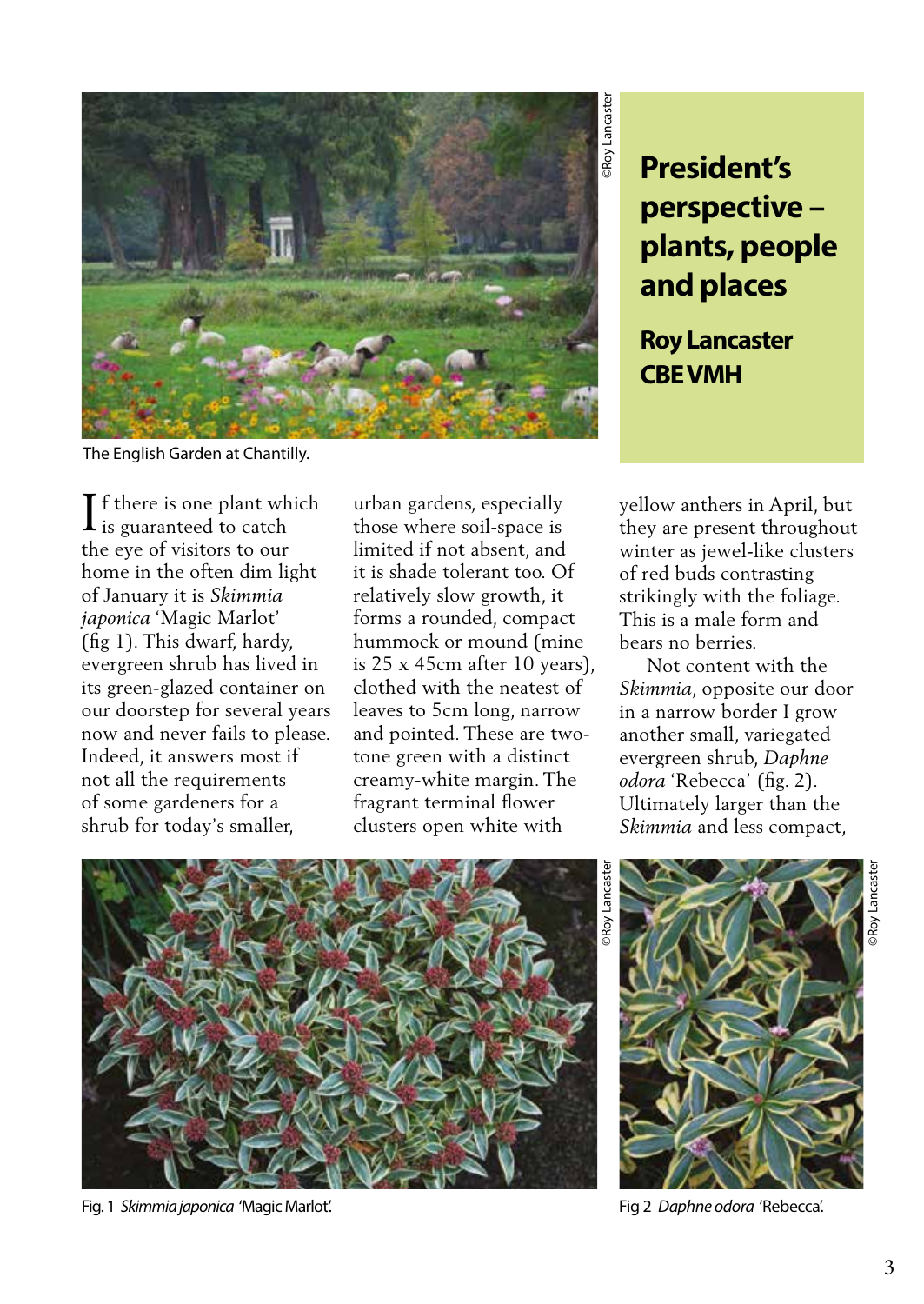it is nevertheless what I call a cracker of a plant with larger, longer, green leaves, boldly margined creamy yellow. It flowers with me any time from January or February, later in a cold winter; the loose clusters of pale lilac flowers are rose-purple in bud and on the outside, and richly fragrant. This daphne too can be grown in a container if necessary, and I find it a much brighter, more reliable cultivar than the more commonly grown 'Aureomarginata'. While on the subject of daphnes, in February, while visiting Wisley I observed a group of *D. bholua* 'Jacqueline Postill' in full flower. It was a mild sunny day and the flowers were attracting bees and three Red Admirals. I cannot remember having seen butterflies of any kind visiting this daphne before.

 Later that month I answered a knock on our door to find our old friend John Massey broadly smiling and holding a bottle of wine and a tray with four beautiful yellow-flowered hellebores (fig. 3). He was staying the night with us and giving one of his inimitable talks locally the next day. The wine was to celebrate the recent birth of our first grandchildren, a pigeon pair. John's talk on hepaticas was a tour de force with superb images and an enchanting musical score. Such occasions are to be cherished.

 In March, Sue and I attended the HPS AGM and Lecture Day organised by the Nottingham Group and it was well worth the drive, with lectures by John Grimshaw and Bleddyn Wynn-Jones filling our heads with images of rare and must-have plants

and our notebooks with hard-earned expertise and valued opinions. As always on these occasions, we benefited enormously from the opportunity to meet and share with members our own experiences and anecdotes. The whole day was well organised and a triumph, so congratulations to everyone involved including, of course, the exhibitors in the foyer.

 April as usual opened the floral floodgates, and yet again I was forced to abandon my attempts to keep a written monthly record of all the plants flowering in my garden. Among the prettiest is a single, creamy-whiteflowered form of the well-known *Kerria japonica*  named 'Albescens' (fig. 4). Tough and hardy and totally reliable, it brings an element of wild charm to the garden with its thin, slender pea-green shoots and its graceful bridalwreath display. It makes a loose, deciduous shrub to 1.5m and it pays to remove the flowering shoots from the base once they have faded, to encourage a good display the following year. Flowering sprays, when cut, provide an elegant if short-lived display indoors. My plant was a gift from a Japanese friend and I shall always be grateful to him.

 I visited my old friend Peter Catt at Liss Forest Nursery near Petersfield at the end of April.



Fig. 3 Our old friend John Massey arrives to wet our grandchildren's heads.



Fig. 4 *Kerria japonica* 'Albescens'.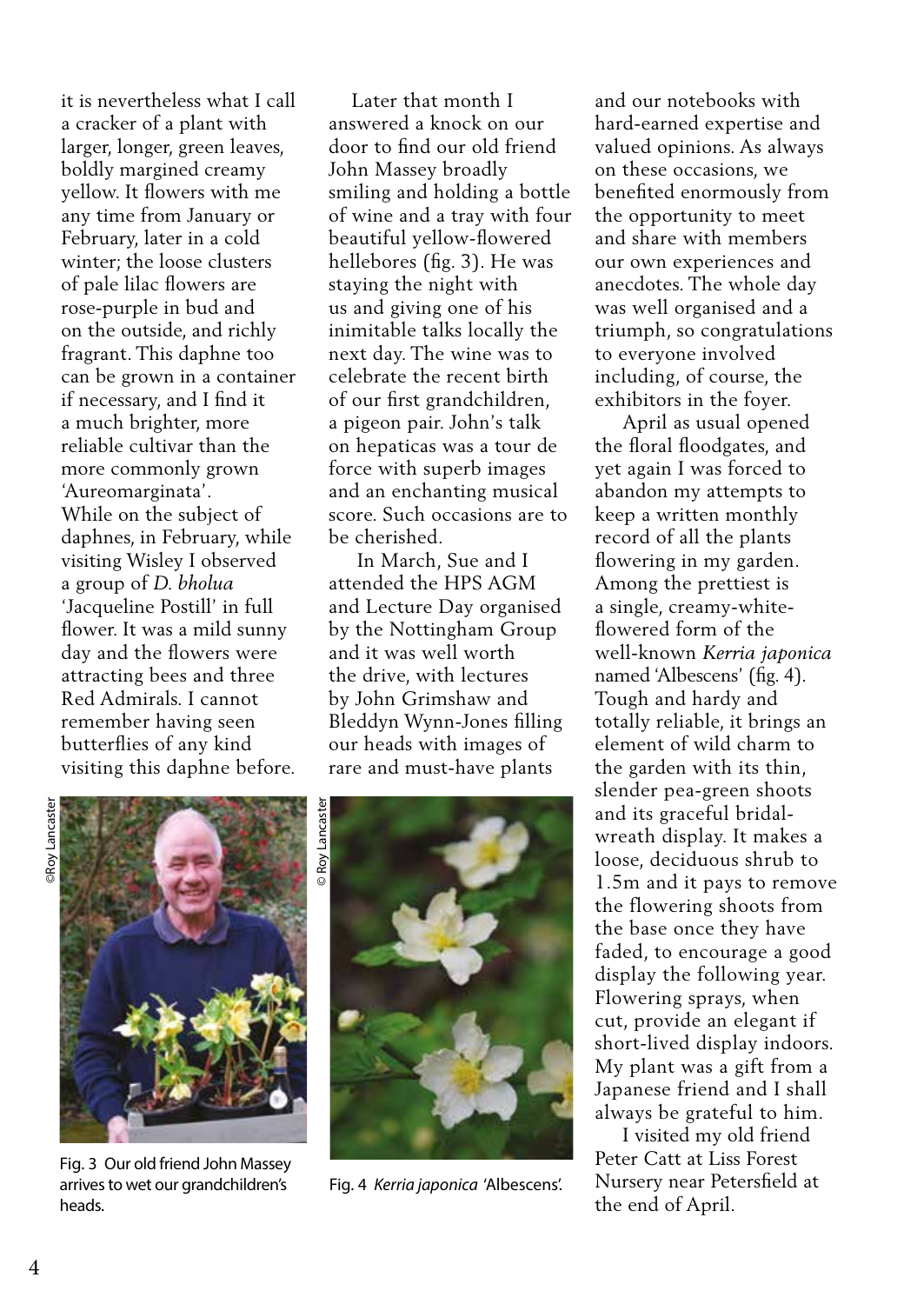He had recently injured himself falling off a ladder and was in some pain, but he ignored the discomfort to show me around his own plantsman's garden. I can always find something new when I visit, and on this occasion it was an attractive rose-pink-flowered *Primula kisoana* from Japan which he generously shared with me. Nearby was a most striking herbaceous peony, *Paeonia kavachensis* (fig. 5), which is regarded by some authorities as a form of *P. mascula*; but Peter's plant looked quite distinct in its combination of reddish-magenta, goldenanthered flowers and its young leaves, plum-purple and bloomy above, maturing a dark bloomy green. I was quite taken with this plant, whose beauty and sense of mystery was heightened by

a shaft of sunlight through the trees. Peter also showed me a lovely form of the American Snowdrop tree, *Halesia carolina* Monticola Group, which instead of the normal white has flowers of a most delicate pink (fig. 6). Its name was 'Arnold Pink' but I have yet to find a commercial source of supply.

 In my own garden, in May *Epimedium qingchengshanense* and *E. leigongense* (now *E. pseudowushanense*), both Ogisu collections from China, were in flower. Both are worth growing for flower and foliage, but why oh why such cumbersome names? I can hear them being pronounced by a Chinese botanist but in the Anglo-Saxon tongue I think not. Another of Ogisu's

Chinese introductions, a tree peony, was flowering in a border close by. I originally received it under the name *P. szechuanica*, referring to its native province of Sichuan. It was too simple a name to last, and soon enough I heard it had been changed to *P. decomposita* (fig. 7) meaning deeply divided, referring to the leaf. Despite the inference of the name in English it is a handsome species with its distinct foliage and pucepink blooms. With me it has reached a height of 1.7m.

 In June my garden plant of the month was a scentless honeysuckle *Lonicera* 'Mandarin' (fig. 8), a hybrid (*L.* x *brownii* 'Dropmore Scarlet' x *L. tragophylla*) raised in Vancouver. It was growing trained to a tripod support in the new





Fig. 5 *Paeonia kavachensis.* Fig. 6 Peter Catt with *Halesia carolina* Monticola Group 'Arnold Pink' at Liss Forest Nursery.

©Roy Lancaster

Roy Lancaste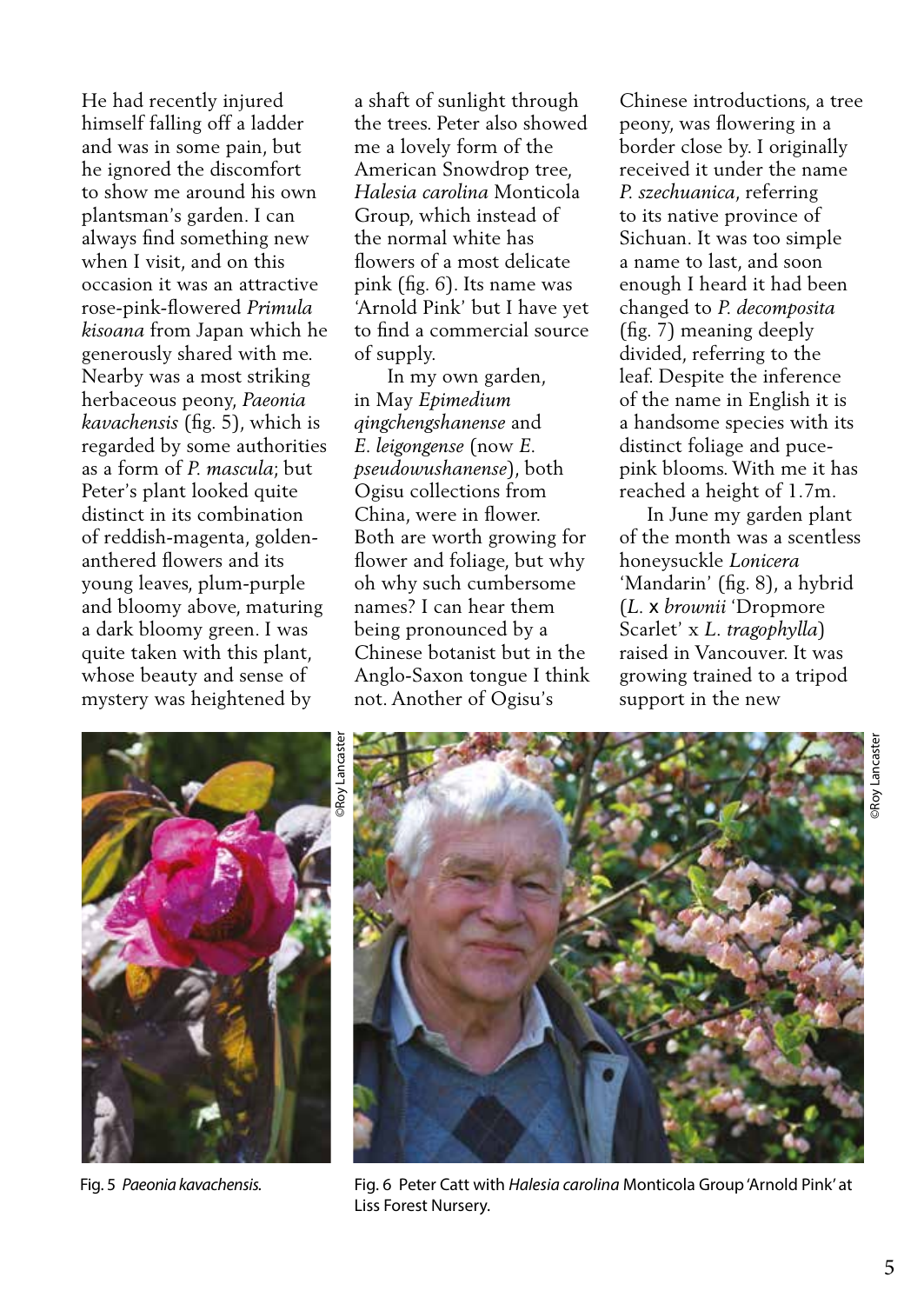Centenary Border at the Sir Harold Hillier Gardens and caught visitors' eyes with its superb orange flower clusters set in bold, saucer-shaped, green bracts. Few more exotic-looking flowers from a hardy plant it would be hard to imagine. I immediately acquired one for my own garden.

 A couple of years ago I saw for the first time, growing in a Cornish garden, the original *Gunnera*, that is the South African species which became the original (type) species. It is named *Gunnera perpensa* (fig. 9) and is much smaller and smoother than the giant pricklyleaved American species *G. manicata* and *G. tinctoria* commonly planted by lakes and streams in larger estates and gardens. *G. perpensa* is small enough (up to 1m)

to grow in a large pot, as I do, placed in a shallow dish or similar container of water which I can easily top up during warm periods. I have it on our patio during summer, enjoying its long-stalked rounded or kidney-shaped leaves. The long, thin, reddish flower spikes have yet to appear on my plant. As the weather grows colder and the leaves begin to fade and die, I place it in a sheltered site to protect its rootstock against freezing or it can stand beneath a greenhouse bench for the duration. In a sheltered garden in the milder areas of Britain it might survive planting in the muddy margin of a pond.

 I have several times in these articles mentioned the Courson Flower Show, held twice a year in May and

October in the grounds of the Chateau de Courson to the south of Paris. October 2014 saw the last of these occasions in its original home, and in May last year I joined my fellow judges at its new home in the 'English Garden' at the Domaine de Chantilly (fig. 10). While we judges were sad to leave the Courson site, which had become a home from home in the 25-plus years some of us have been attending, we quite understood the need to move to a bigger location, given the increasing popularity of what is now France's oldest and greatest flower show. Despite our fears that it might not easily adapt to its new surroundings, we were delighted, after two shows, to see how well it settled in and was accepted by visitors both old and new.







Fig. 7 *Paeonia decomposita.* Fig. 8 *Lonicera* 'Mandarin' in the Fig. 9 *Gunnera perpensa.* new Centenary Border at the Sir Harold Hillier Gardens.

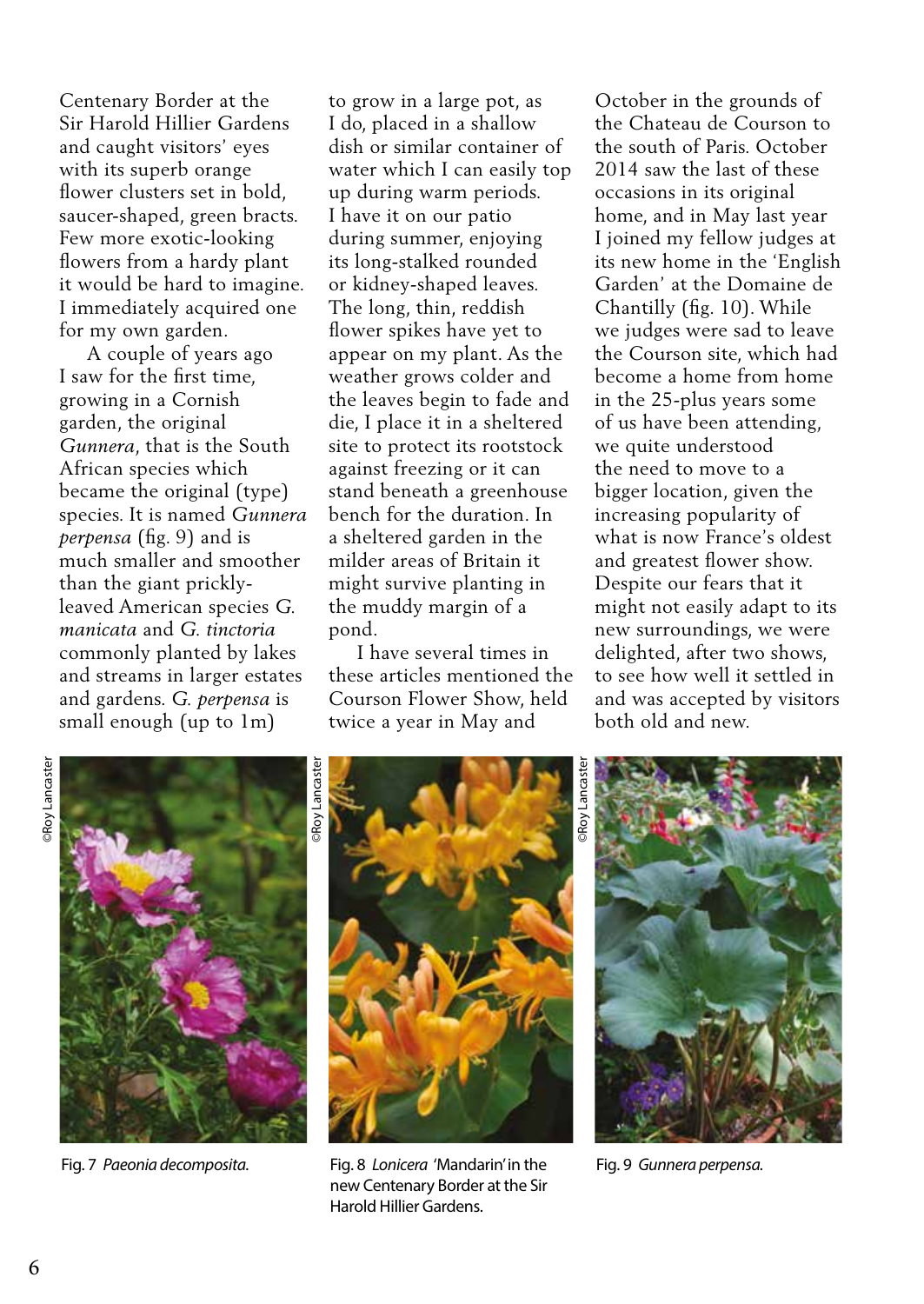From a British visitor's perspective the new location is far more easily accessed, as it is to the north of Paris which means navigation of the dreaded peripherique is now a thing of the past.

 Despite the odd shower both exhibitors and visitors were back in strength at the May show, and from a plantsman's point of view the plants for sale, both perennials and woody, were as plentiful as ever, if not more so, and just as exciting and tempting. In its early years I found few plants at Courson which were not available at British flower shows but all that has changed, and now I never seem to have enough funds or car space to buy the

many plants I desire; indeed, I always seem to be bringing them home for fellow judges who have travelled by train or plane. As it is, I brought home *Euonymus cornutus*  with its pendulous pink and orange fruits like jester's caps in autumn, and a startlingly variegated fern, *Coniogramme emeiensis*. From the October show I returned with *Fuchsia magellanica* var. *eburnea* (fig. 11), like a miniature 'Lady Bacon', and x *Mukgenia* 'Flame' (fig. 12), a curious hybrid raised and marketed by Terra Nova nurseries in the USA. Between a *Mukdenia* and a *Bergenia*, it has jaggedly toothed, green fleshy foliage which turns deep red in

autumn before dying back. It will be available here in the UK this year.

 One of my favourite countries, for its people, its wild places, its gardens and gardeners is Ireland. Since my first visit in the 1960s I have returned to this wonderful and wet island almost every year. Last year I was there again in August, visiting the late Corona North's garden and farm at Altamont in Co. Carlow (fig. 13). Her plantsmanship was legendary, as was her hospitality. On a previous visit many years ago I had arrived at the house to find a broad band of yellow *Sternbergia lutea* stretching either side of her gate.



Fig. 10 Judges meet at Chantilly, the new site for Courson Flower Show.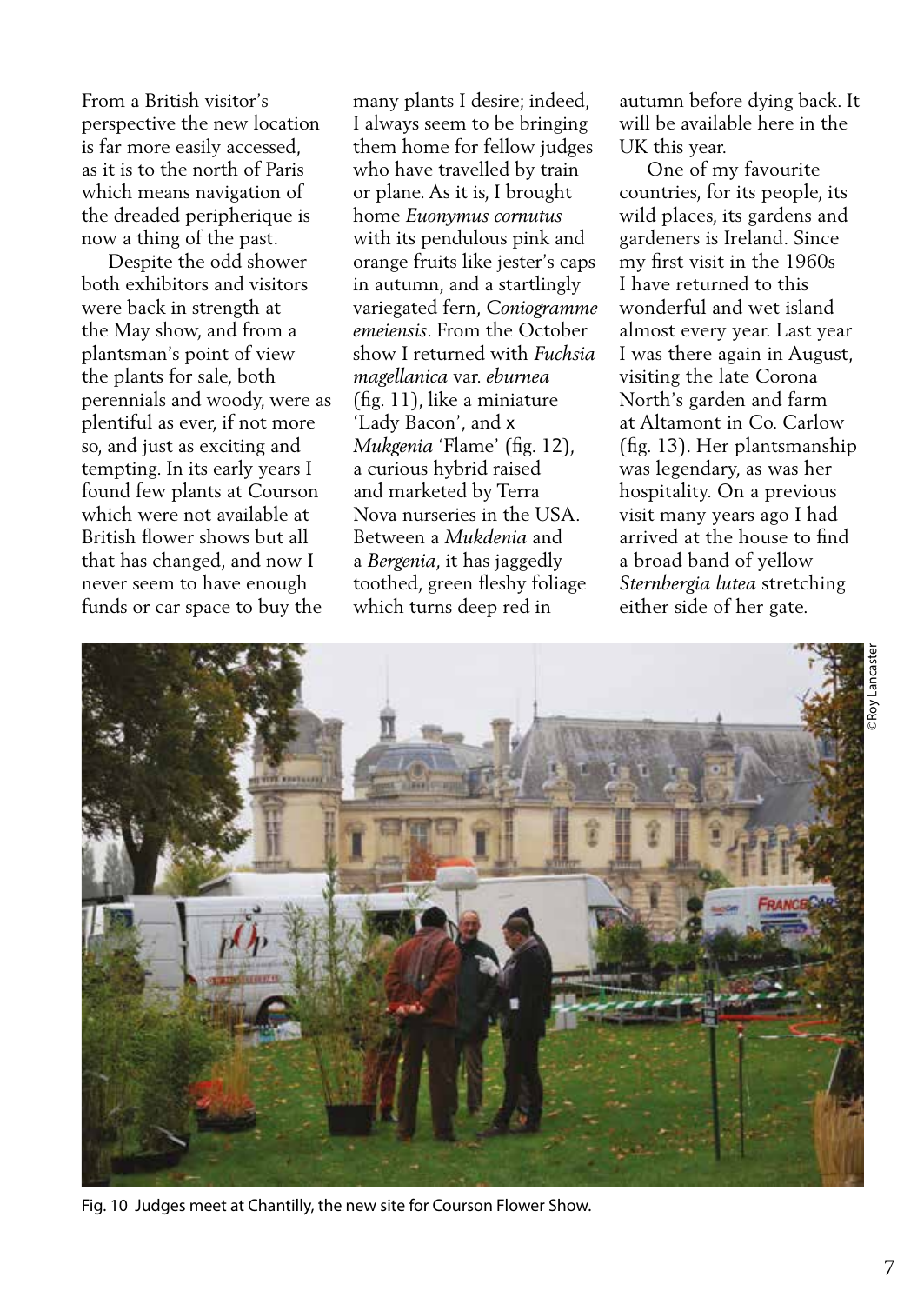We were joined by other guests and come lunch time we were invited to sit around a large solid table for a meal she had prepared. First, she served a delicious pea soup, and then the main course. At this point, our hostess excused herself as she had something she needed to attend to. "I shall be back in time for your pudding" she explained, and with a smile she was gone. True to her word, we had just finished our meal when she reappeared with our pudding, something with lashings of hot custard which I can never resist, followed by coffee or tea. It was only later that I heard she had been called away to help one of her heavily pregnant cows give birth! She was one of the garden world's special characters, a delight to have met. Sadly, the house is now empty though her garden

continues under the care of her Head Gardener Paul Cutler and his staff. Part of the walled garden is now a rather exciting plant centre whose enthusiastic and knowledgeable owner Robert Miller has stocked with woody and herbaceous plants, many of which are not easily available elsewhere in Ireland.

 On this trip I visited other gardens, including one new to me, June Blake's garden at Tinade, Co. Wicklow, where she grows a huge variety of hardy perennials artistically in raised borders and beds (fig. 14). A delightful lady, of slender build and a welcoming manner, wearing jeans with a belt and holster for her secateurs, she took Sue and me on a delightful tour, explaining how it all began and pointing out her special plants, most of which were in flower. Of the many that caught my attention I

must mention *Thalictrum delavayi* 'Splendide'; *Geranium psilostemon* 'Mount Venus' (fig. 15), a superb cultivar, new to me and one I am determined to have; and rodgersias aplenty, planted in bold groups and drifts. The garden is a must for all hardy planters and if you do visit, be sure and ask June the directions to her brother Jimmy's garden over the hill where another pleasant surprise awaits.

 What I believe to be the best illustrated book yet on its subject, *The Irish Garden* by Jane Powers, was published last year by Francis Lincoln Ltd. Whether you buy it or borrow it, do not attempt an Irish garden tour without consulting it first.

 While on holiday with my wife and friends in the Jutland area of Denmark in September, we came upon a wonderful bog full of berries. There were whinberries, bog whortleberries, cranberries and crowberries. What made it even more special, however, were the beautiful sky-blue flowers of marsh gentian, *Gentiana pneumonanthe*, scattered among them. Elsewhere there was Grass of Parnassus, *Parnassia palustris*, and in nearby dunes stout clumps of *Sedum telephium* ssp. *maximum* with dense heads of greenish-cream flowers.

 And so to the year's end, when a count of plants flowering in our garden on Christmas Day numbered close on 50 species and



Fig, 11 *Fuchsia magellanica* var. *eburnea.* 



Fig. 12x *Mukgenia 'Flame'.*